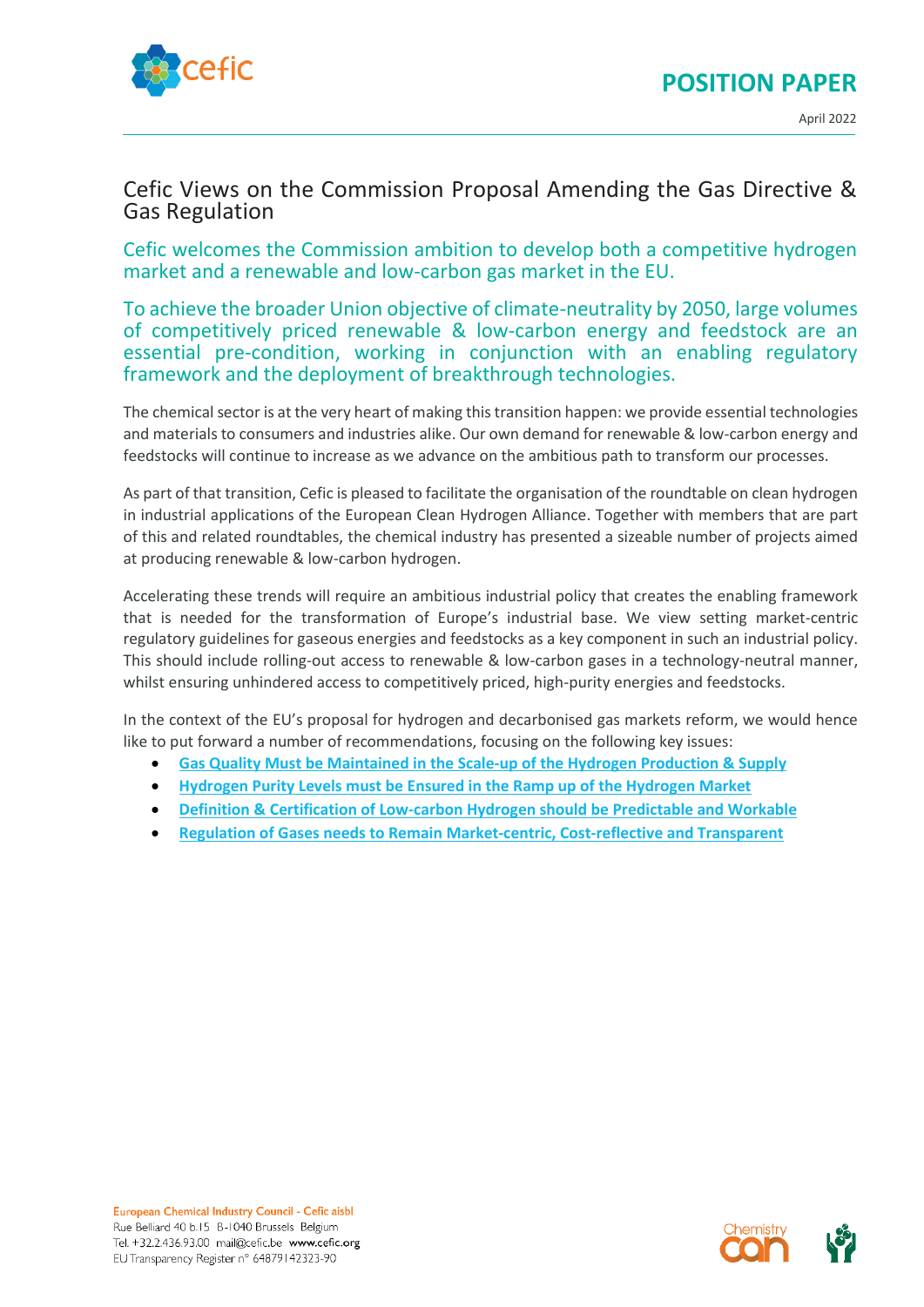# <span id="page-1-0"></span>**1. Gas Quality Must be Maintained in the Scale-up of Hydrogen Production & Supply**

While we appreciate the intention of the Commission to kick-start the hydrogen economy, the proposed blending cap for hydrogen at natural gas interconnection points presents a **considerable challenge from a feedstock quality perspective** (Gas Regulation, Art. 20). For the chemical sector in particular, high-purity natural gas is essential as feedstock for optimal operations and to avoid damage to the underlying assets (requires >98% methane purity by volume)<sup>1</sup>. Failure to ensure these levels of purity would require costly **adaptations** to industrial installations, raising the **societal costs** of the transition and undercutting the chemical sector's competitiveness.<sup>2</sup>

More generally, gas quality needs **vary considerably between consumer groups** and use-cases (heating vs. feedstock use)<sup>3</sup>. These differences cannot be addressed adequately through a top-down approach to **hydrogen blending**. Instead, Transmission System Operators (TSOs) should be free to reject gas transmissions at cross-border interconnection points on the basis of quality concerns, irrespective of the percentage of blended hydrogen. In that decision, the varying gas quality requirements of different consumer groups should be taken into account.

- ➢ Provisions on the **blending cap should be deleted** (Gas Regulation, Art. 20)**.**
- ➢ TSOs should be free to reject gas transmissions at cross-border interconnection points **on the basis of quality concerns**, irrespective of the percentage of blended hydrogen (Gas Regulation, Art. 20). No blending cap should limit this essential quality safeguard.

If implemented, possible fluctuations in gas quality resulting from hydrogen blending present considerable commercial and regulatory challenges:

- **Commercial Issues**: Blending may precipitate that the contracted composition of gases varies from the actual composition of delivered volumes. The differences in energy content<sup>4</sup> and sensitivities of industrial assets to fluctuating purity levels create operational and commercial uncertainty for both end-users and suppliers.
- **Safety Issues:** In some chemical processes, such as Methane Chlorination, high levels of gas purity are particularly important for maintaining safety standards. Shares of blended hydrogen that could react with chlorine would undermine those safety standards, particularly if the delivered shares vary and hence make technical adaptations more challenging.
- **Regulatory Compliance**: Compliance with EU environmental regulation is linked to physical emission levels measured at the plant (EU Emissions Trading System, Industrial Emissions Directive). Variations in gas composition at the exit point from contracted volumes would undermine monitoring, verification and reporting measures.
- **End-use Needs:** If the delivered share of hydrogen in gas supply does not match the respective end-use needs, energy intensive deblending is necessary. It is unclear how the deblended volumes of hydrogen would be further utilised, without incurring additional costs.

Should individual Member States pursue hydrogen blending measures irrespective of these challenges, the Gas Package needs to foresee **safeguards in gas trading rules** and **transparency requirements for network operators**. If introduced, these blending measures should remain stable over time so as not to further exacerbate the aforementioned concerns.

<sup>1</sup> Technical Note on Hydrogen Blending & De-Blending in the Chemical Sector (2022)

<sup>2</sup> [Frauenhofer Institut \(2022\):](https://www.iee.fraunhofer.de/content/dam/iee/energiesystemtechnik/en/documents/Studies-Reports/FINAL_FraunhoferIEE_ShortStudy_H2_Blending_EU_ECF_Jan22.pdf) Estimate for additional costs only for industry for 0-10% blending: CAPEX 14-188 million €/y; OPEX: 381-1733 million €/y

<sup>3</sup> See graph in Annex I

<sup>4</sup> Hydrogen has only around 34% the energy content of natural gas by volume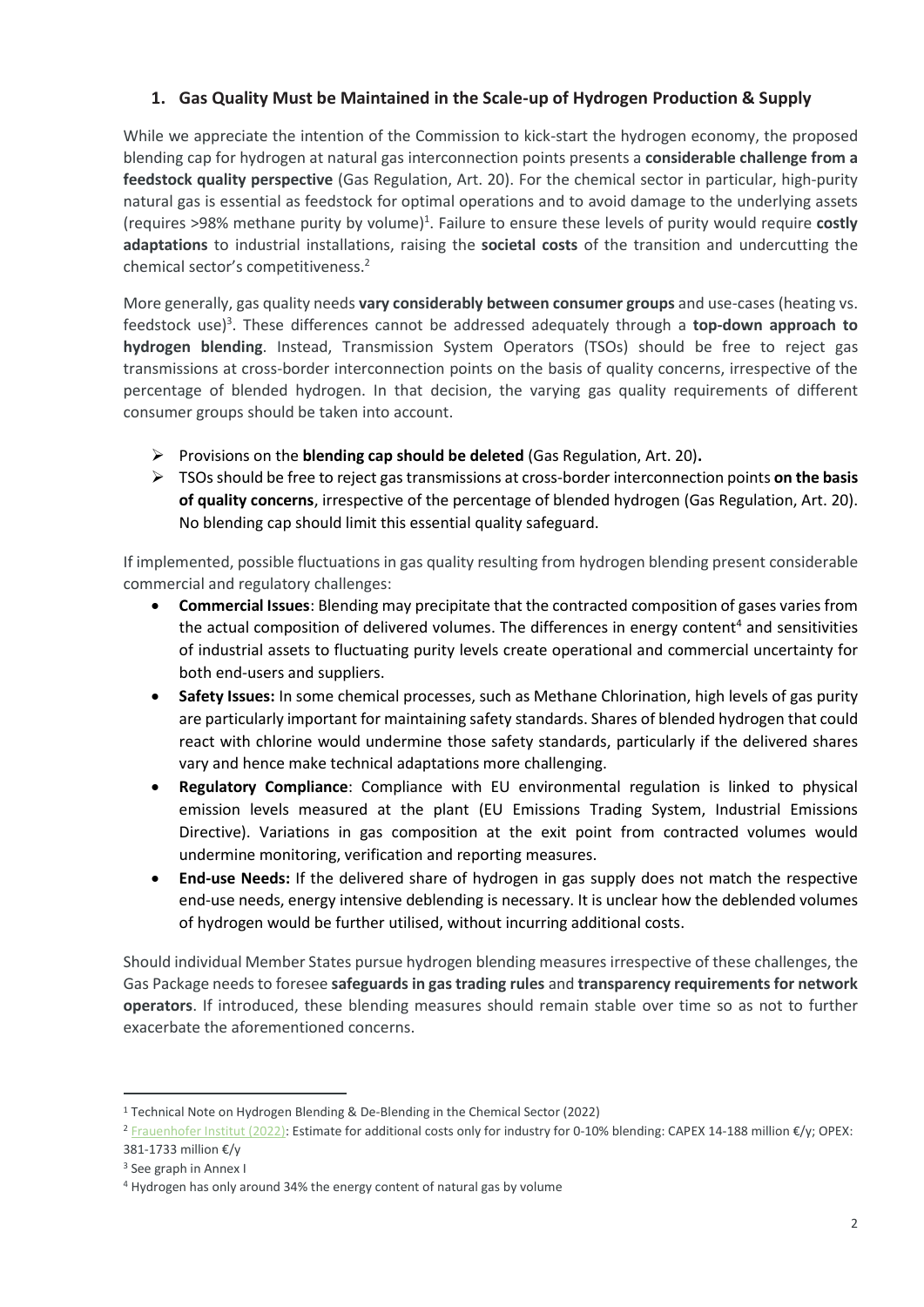- ➢ Gas exchanges within virtual trading points need to **reflect and maintain gas quality** and composition to facilitate compliance with EU environmental legislation (Gas Regulation, Art. 5).
- ➢ Network operators should be required to **publish information on gas quality**, gas odourisation and gas pressure requirements in a timely manner to accurately reflect fluctuations in gas composition (Gas Directive, Art. 9).

The scarcity of hydrogen volumes, at least in the short term, also necessitate its target use for efficient emissions reductions in the EU economy. Its decentralised distribution for low-grade heating is not one of those use cases. Instead, it would increase competition for these gases – to the detriment of the transition to climate neutrality for hard-to-abate sectors.

If nevertheless hydrogen blending would be envisaged, then this would rather have to be imagined at the downstream lower pressure distribution grids e.g. to enable a local small hydrogen production (e.g. small electrolyser) to blend its locally produced hydrogen into the grid, in absence of a local hydrogen consumer.

# <span id="page-2-0"></span>**2. Hydrogen Purity Levels must be Ensured in the Ramp up of the Hydrogen Market**

While the chemical industry can utilise **hydrogen** both **for feedstock** and energy purposes, it is the former that dominates today's operations. Here, high-purity hydrogen, just like high-purity natural gas, is essential. On the path to climate neutrality the importance of hydrogen for our sector, both as energy and as a feedstock, is expected to increase notably. 5

Throughout the scale-up of dedicated hydrogen infrastructure and supply, hydrogen network operators will have to play a key role in **ensuring hydrogen purity levels**. The proposal for a recast of the Gas Directive insufficiently addresses this concern, by leaving the decision whether hydrogen network operators will be responsible for managing hydrogen quality to the respective regulatory authority. This threatens to **fragment the very nascent hydrogen market** in the EU even further, by undermining hydrogen uptake due to quality concerns.

➢ Hydrogen network operators should be required to **ensure stable hydrogen quality** at the exit point (Gas Directive Art. 46).

As a matter of principle, we view competitive markets as the most straightforward pathway to an efficient roll-out of hydrogen volumes and infrastructure. However, it is essential that **the unbundling of existing networks** and the establishment of a **third-party access** (TPA) regime does **not erode the high level of hydrogen quality** industrial users rely on (Gas Directive, Art. 47).

- ➢ **Third-party access** to dedicated hydrogen infrastructure should **not undermine hydrogen quality** at the exist point (Gas Directive, Art. 31-33).
- ➢ Differences in **gas & hydrogen quality**, based on published standards, should be recognised as a **basis for refusals of access** to the respective network (Gas Directive, Art. 34).
- ➢ **Gas and hydrogen quality standards**, including odorisation requirements, **should be harmonised** at EU level (Gas Directive, Art. 46 & 72) and clear guidance be provided on gas & hydrogen safety standards (Gas Directive, Art. 9).

As an essential part of the chemical sector's transition, we welcome provisions aimed at facilitating the scale-up of hydrogen use in industry. **Avoiding administrative burdens** on **geographically confined networks**is especially important for maintaining the efficiency of existing integrated industrial clusters and

<sup>5</sup> [FCH JU: Hydrogen Roadmap](https://www.fch.europa.eu/sites/default/files/Hydrogen%20Roadmap%20Europe_Report.pdf)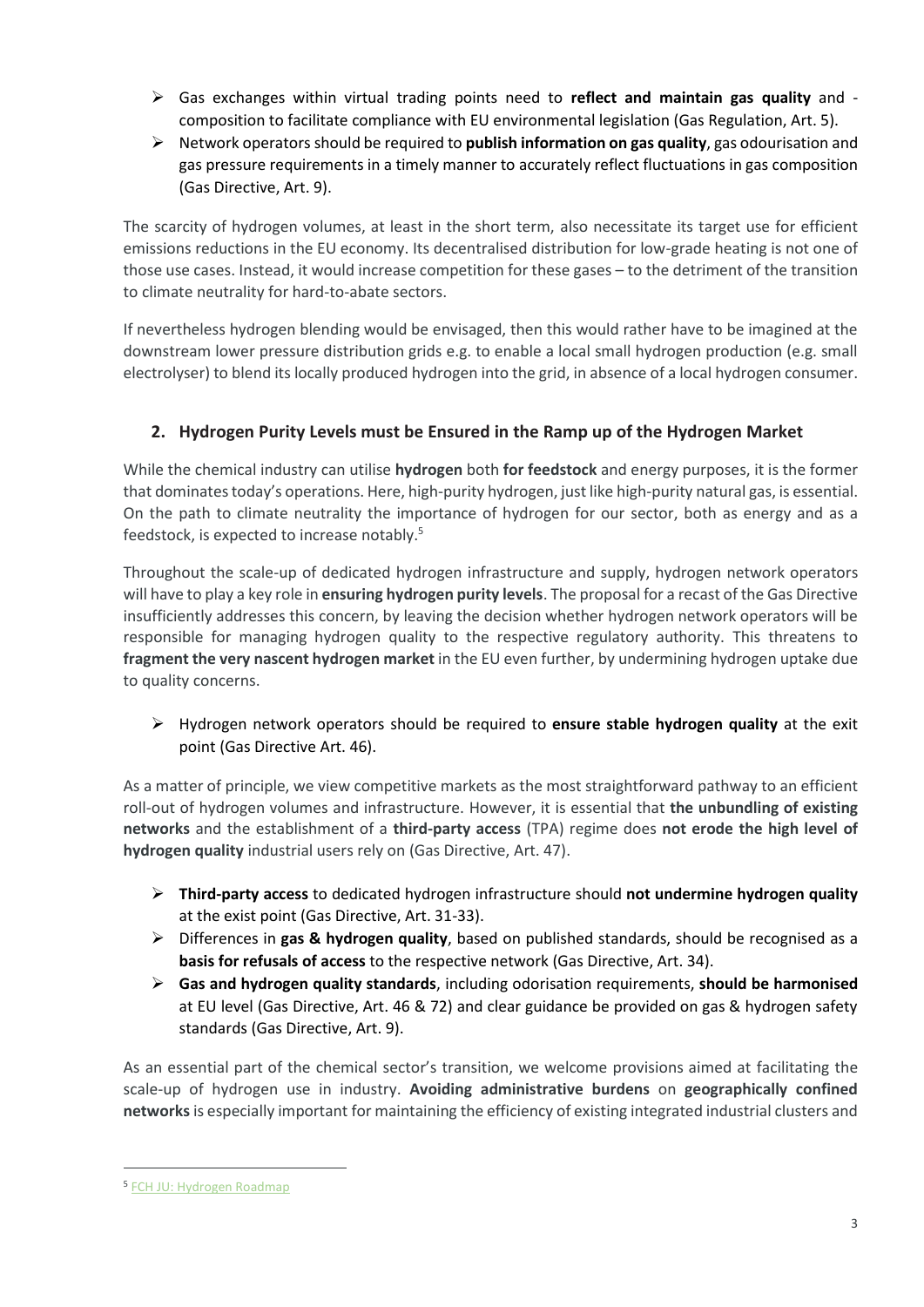incentivising the utilisation of on-site production of hydrogen, for instance as a by-product in steam cracking or chlor-alkali processes (Gas Directive, Art. 48) to reinforce industrial clusters.

➢ Avoid undue regulatory burdens by strengthening **regulatory exemptions for geographically confined hydrogen networks** (Gas Directive, Art. 48). This should be done by applying to them also the exemptions currently applied to closed distribution networks for natural gas, for instance regarding exemptions around third-party access rules (Gas Directive, Art. 31). These derogations should only expire when the exempted network becomes connected to another hydrogen network.

### <span id="page-3-0"></span>**3. Definition & Certification of Low-carbon Hydrogen should be Predictable and Workable**

The absence of a **common certification** methodology for **low-carbon hydrogen** until at least the end of 2024 delays important investment decisions and risks uneven implementation of certification schemes across the single market (Gas Directive, Art. 8). These delays are detrimental not just to the roll-out of lowcarbon hydrogen itself, but through its **support for the up-take of renewable & low-carbon fuels**, also delays their roll-out.

Reaching the objective of climate-neutrality by 2050 will require the cost-efficient deployment of all renewable and low-carbon solutions in a **holistic, technology-neutral manner**. 6

To accelerate the deployment of low-carbon hydrogen, the Gas Directive needs to provide **regulatory guidance** by defining a common methodology for low-carbon hydrogen certification.

This methodology should set **clear, absolute thresholds in greenhouse gas (GHG) savings** for low-carbon hydrogen and be coherent with **existing certification guidelines** for other types of renewable fuels and **existing guarantee of origin schemes** (RED II, Art. 29, 30).

- ➢ **We recommend** defining a common certification methodology for low-carbon fuels, including lowcarbon hydrogen, in the Gas Directive (Gas Directive, Art. 8). This includes setting an absolute GHG savings threshold in the interest of regulatory certainty.
- ➢ **We recommend** applying any respective GHG reduction target to a benchmark that is reflective of existing hydrogen production methods and is stable over time.

Similarly, any new certification scheme should avoid to undercut on-going investments in low-carbon hydrogen, to maintain investment confidence.

➢ **Early movers in low-carbon hydrogen** investments should not be unduly punished in case of changing legislative requirements.

### <span id="page-3-1"></span>**4. Regulation of Gases needs to Remain Market-centric, Cost-reflective, and Transparent**

As a matter of principle, we view competitive, market-centric approaches as the most cost-effective framework for facilitating the transition to climate-neutrality.

#### **Unbundling Rules**

To promote proper market functioning in the gas package, we recommend that the unbundling of gas and hydrogen enterprises be conducted in a way that aims to minimise costs to consumers and increases cost

<sup>6</sup> [ECH2A Project Pipeline](https://ec.europa.eu/growth/industry/strategy/industrial-alliances/european-clean-hydrogen-alliance_en)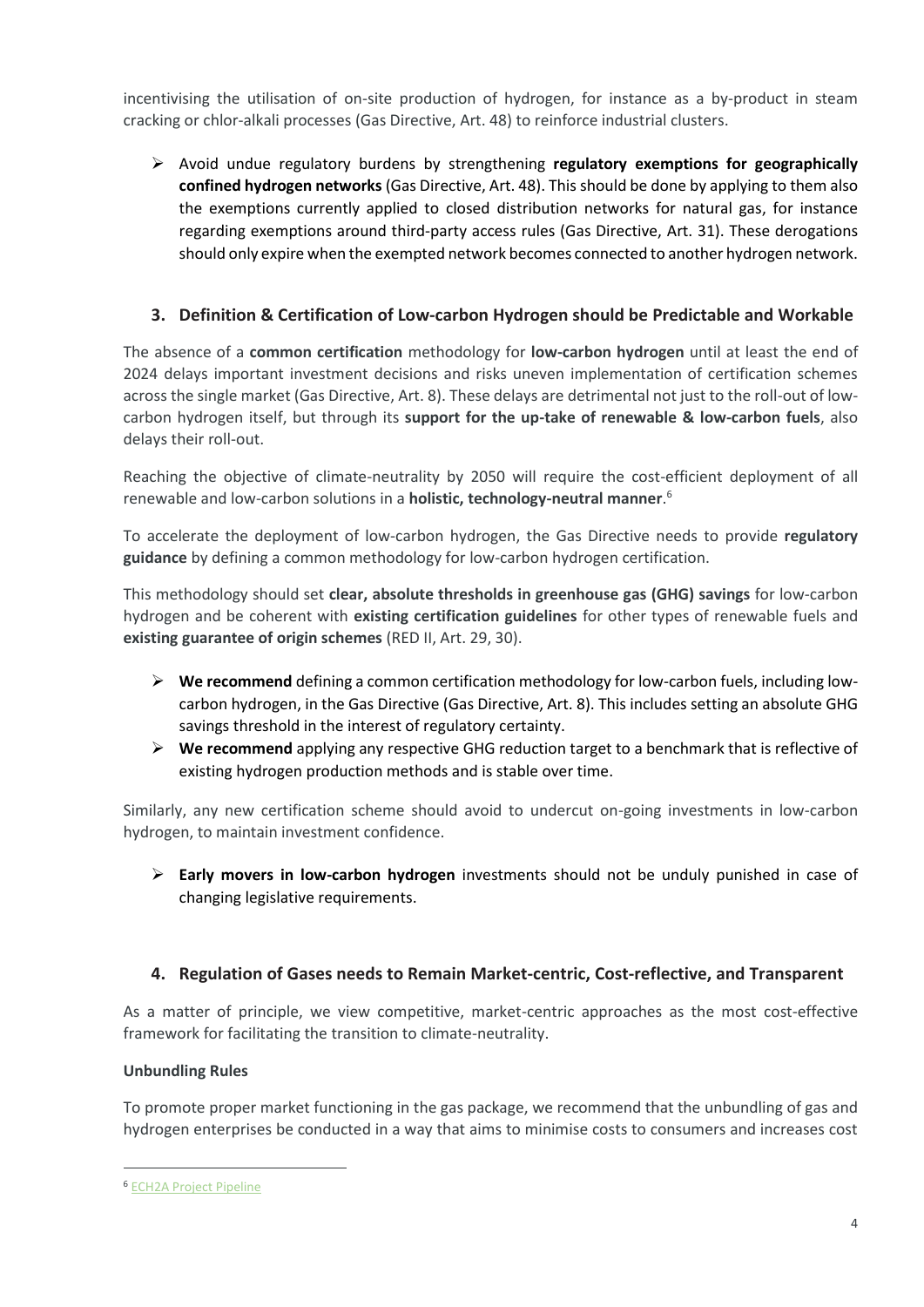transparency (Gas Directive, Art. 54 & 56, Art. 62-62). Unbundling rules should not create barriers to the re-purposing of assets to lower the overall cost of the transition.

 $\triangleright$  While the re-purposing of assets should be considered to reduce the overall cost of the transition, **cross-subsidisation** between networks and consumer groups **should be avoided** (Gas Directive, Art. 4). Any **re-purposing** should happen in a transparent and cost-effective way that fairly valuates the respective assets.

#### **Natural gas phase-out**

As part of the transition towards climate-neutrality, the gas market framework should also contribute to gradually **phase-out unabated natural gas**. To this end, the phase-out should be **market-driven** and not undermine **investments in CCUS and low-carbon hydrogen projects**, which rely on long-term natural gas supply contracts.

#### **Guarantees of Origin**

To establish a well-functioning market for renewable & low-carbon natural gas, these gases should be **tradable virtually** through a **common guarantee of origin** (GO) system that is separate from the physical delivery of those molecules. For this, the GO system needs to be extended to reflect information on the GHG emissions associated with the underlying gas. The certification of gases should not affect the wellestablished GHG accounting rules under EU environmental legislation.

➢ Establish a **book & claim system** for renewable & low-carbon gases through tradable guarantees of origin.

#### **Tariffs Rules**

While supportive of the scale-up of low-carbon and renewable gases, we recommend that there are no **tariff discounts** included in the proposal for the Gas Regulation based on the underlying technologies or origins of gases. Instead, fiscal support to low-carbon and renewable gases should be promoted under designated EU legislation, such as the Energy Taxation Directive.

➢ Any tariff discounts should be **non-discriminatory** and based on the principle of cost reflectiveness and transparency (Gas Regulation, Art. 15).

#### **Gas Storage**

Recent events have demonstrated the **importance of addressing the security of supply**, amongst others, through gas storages. To that end, we understand the EU Commission's ambition to improve security of supply through a common legislative framework on gas storages and invite Member States to apply **filling obligations** in a way that **minimises costs to consumers** and **maintains the proper functioning of gas markets**.

> For more information please contact: Mr. Nicola Rega, Energy Director,Cefic, +32 485 403 412[, nre@cefic.be](mailto:nre@cefic.be)

About Cefic Cefic, the European Chemical Industry Council, founded in 1972, is the voice of large, medium and small chemical companies across Europe, which provide 1.1 million jobs and account for 15% of world chemicals production.